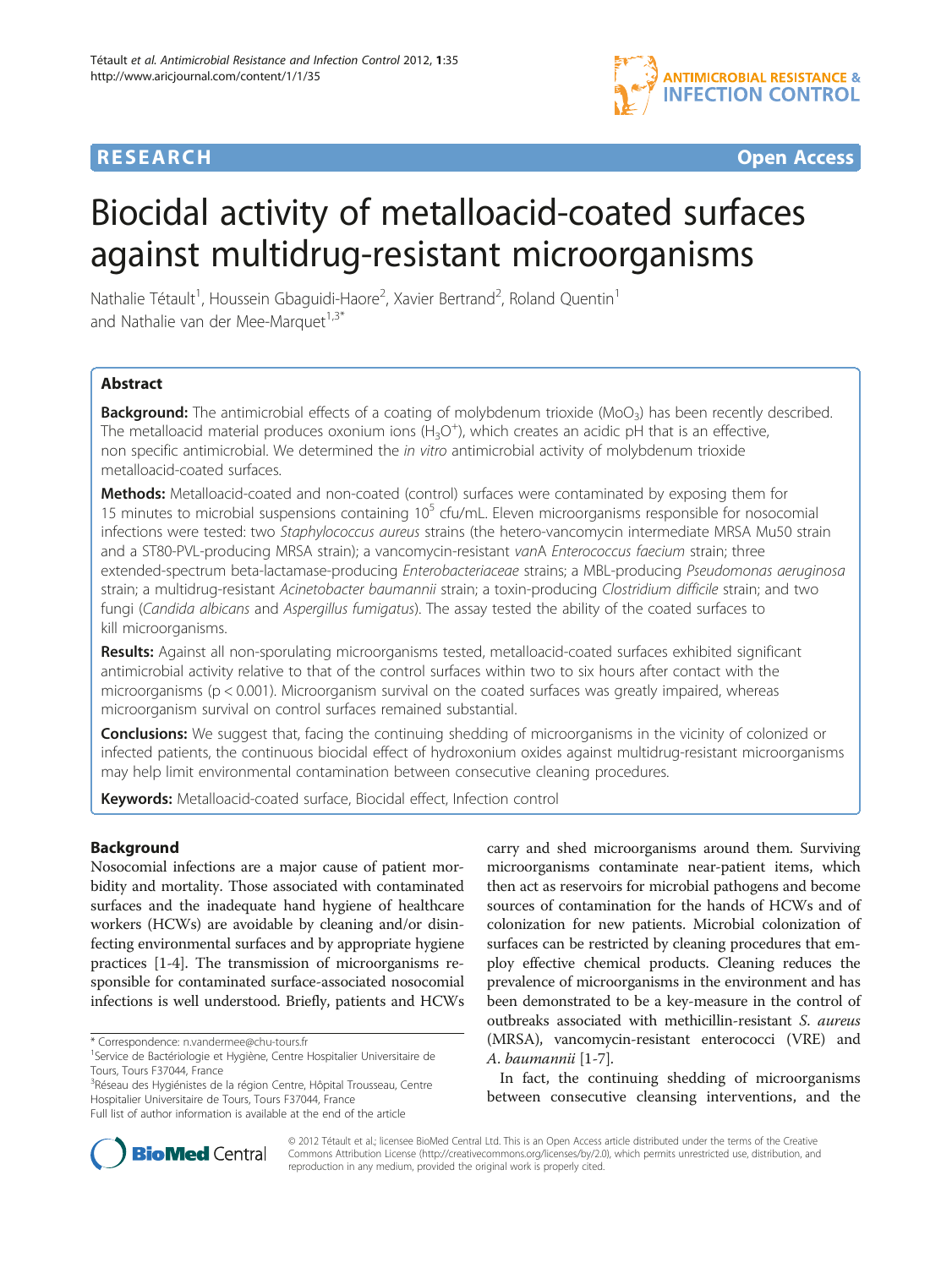<span id="page-1-0"></span>difficulties of cleaning particular medical devices, frequently result in residual environmental contamination. An approach to reducing the levels of microbial contamination on inanimate surfaces consists of using antiadhesive coatings to prevent microorganism adhesion [[8,9\]](#page-5-0). A second approach is to coat the surfaces of materials with disinfectants or with inorganic antimicrobials such as silver or copper ions [\[10,11\]](#page-5-0). Currently being used for catheters and dressings [\[12](#page-5-0)], these technologies are now being frequently applied to other types of medical equipment. The rapid release of the adsorbed biocide after implantation [\[13](#page-5-0)], cytotoxicity on mammalian cells [\[14](#page-5-0)] and the emergence of resistant microorganisms [[15\]](#page-5-0) may limit the biomedical device applications of these technologies. Zollfrank el al. recently reported the antimicrobial effects of a newly developed antimicrobial coating of molybdenum trioxide  $(MoO<sub>3</sub>)$  against two reference bacterial strains, S. aureus ATCC 25923 and Pseudomonas aeruginosa ATCC 10145 [\[16\]](#page-5-0). The metalloacid material produces oxonium ions  $(H_3O<sup>+</sup>)$ , which create an acidic pH (pH 5) that is an effective antimicrobial [\[17](#page-5-0)]. To assess the value of such coatings in

preventing the generation of environmental microbial reservoirs on medical equipment and in diminishing the risk of exposing patients to microorganisms, we studied the biocidal activity of surfaces coated with the  $MoO<sub>3</sub>$ metalloacid material. We tested eight multidrugresistant bacteria strains representative of those that cause nosocomial infections and outbreaks worldwide, a spore-producing, toxin-producing strain of Clostridium difficile, and two fungi.

## **Methods**

## Microbial strains

Nine bacterial strains were used for the assay: two MRSA strains (the Mu50 reference strain and a ST80- PVL-producing strain); a vancomycin-resistant vanA Enterococcus faecium strain; a toxin-producing Clostridium difficile strain, three extended-spectrum beta-lactamase (ESBL)-producing Enterobacteriaceae strains (Escherichia coli, Klebsiella pneumoniae and Enterobacter cloacae); a MBL-producing Pseudomonas aeruginosa strain and a MDR Acinetobacter baumannii strain. All strains except the Mu50 strain were isolated from nosocomial

Table 1 Colony counts obtained from coated and non-coated surfaces contaminated with microorganisms for 0 − 48 hours

| <b>Microorganisms</b>      | Colony counts in average cfu (standard deviation) obtained from wires $0 - 48$ hours after<br>contamination with various microorganisms <sup>1</sup> . Data are from five replicate experiments. |                 |                 |               |            |            |            | $P^2$   |
|----------------------------|--------------------------------------------------------------------------------------------------------------------------------------------------------------------------------------------------|-----------------|-----------------|---------------|------------|------------|------------|---------|
|                            | <b>Wires</b>                                                                                                                                                                                     | 0 <sub>hr</sub> | 2 <sub>hr</sub> | 4 hr          | 6 hr       | 24 hr      | 48 hr      |         |
| Pseudomonas aeruginosa     | coated                                                                                                                                                                                           | $> 2000$ (nc)   | 1140 (89)       | 464 (42)      | 114(60)    | 17(12)     | 2(1)       |         |
|                            | non-coated                                                                                                                                                                                       | $> 2000$ (nc)   | 1540 (89)       | 1140 (167)    | 1060 (89)  | 220 (81)   | 33 (21)    | < 0.001 |
| Acinetobacter baumannii    | coated                                                                                                                                                                                           | 1440 (89)       | 430 (110)       | 72 (38)       | 69 (53)    | 21(30)     | $<$ 1 (nc) |         |
|                            | non-coated                                                                                                                                                                                       | 1420 (84)       | 1000(0)         | 590 (55)      | 520 (45)   | 67(49)     | $<$ 1 (nc) | < 0.001 |
| Escherichia coli           | coated                                                                                                                                                                                           | $> 2000$ (nc)   | 790 (55)        | 440 (47)      | 556 (38)   | 46(8)      | $<$ 1 (nc) |         |
|                            | non-coated                                                                                                                                                                                       | $> 2000$ (nc)   | 1760 (152)      | 1500(0)       | 1620 (164) | 90 (70)    | 2(1)       | < 0.001 |
| Klebsiella pneumoniae      | coated                                                                                                                                                                                           | 1140 (nc)       | 860 (89)        | 760 (42)      | 630 (60)   | $<$ 1 (nc) | $<$ 1 (nc) |         |
|                            | non-coated                                                                                                                                                                                       | 1140 (114)      | 1040 (55)       | 940 (55)      | 880 (45)   | 700 (71)   | 2(2)       | < 0.001 |
| Enterobacter cloacae       | coated                                                                                                                                                                                           | $> 2000$ (nc)   | 1940 (89)       | 1500(0)       | 1020 (45)  | 810 (22)   | 2(1)       |         |
|                            | non-coated                                                                                                                                                                                       | $> 2000$ (nc)   | $> 2000$ (nc)   | $> 2000$ (nc) | 1480 (45)  | 569 (321)  | 2(2)       | 0.031   |
| Mu50 Staphylococcus aureus | coated                                                                                                                                                                                           | 1260 (55)       | 438 (36)        | 5(2)          | 3(7)       | $<$ 1 (nc) | $<$ 1 (nc) |         |
|                            | non-coated                                                                                                                                                                                       | 1280 (84)       | 1060 (55)       | 980 (45)      | 760 (55)   | 11(8)      | $< 1$ (nc) | < 0.001 |
| PVL Staphylococcus aureus  | coated                                                                                                                                                                                           | $> 1500$ (nc)   | 770 (45)        | 540 (89)      | 108(16)    | $<$ 1 (nc) | $<$ 1 (nc) |         |
|                            | non-coated                                                                                                                                                                                       | $> 1500$ (nc)   | 1240 (55)       | 880 (27)      | 770 (45)   | 15(12)     | $<$ 1 (nc) | < 0.001 |
| Enterococcus faecium       | coated                                                                                                                                                                                           | 1220 (110)      | 124(33)         | 42 (26)       | 11(5)      | $<$ 1 (nc) | $<$ 1 (nc) |         |
|                            | non-coated                                                                                                                                                                                       | 1480 (45)       | 470 (76)        | 350 (35)      | 306 (26)   | 3(2)       | $< 1$ (nc) | < 0.001 |
| Clostridium difficile      | coated                                                                                                                                                                                           | 280 (45)        | 88 (12)         | 86 (15)       | 54 (15)    | 46 (12)    | 55 (22)    |         |
|                            | non-coated                                                                                                                                                                                       | 300 (0)         | 100(17)         | 71 (10)       | 62(15)     | 55 $(4)$   | 43 (9)     | 0.328   |
| Candida albicans           | coated                                                                                                                                                                                           | 458 (62)        | 319 (23)        | 143 (38)      | 130 (25)   | 11(7)      | $< 1$ (nc) |         |
|                            | non-coated                                                                                                                                                                                       | 710 (86)        | 482 (63)        | 338 (24)      | 336 (32)   | 4(4)       | $< 1$ (nc) | < 0.001 |
| Aspergillus fumigatus      | coated                                                                                                                                                                                           | 123 (22)        | 101(9)          | 43 (12)       | 28(7)      | 11(4)      | 4(4)       |         |
|                            | non-coated                                                                                                                                                                                       | 162(44)         | 96 (18)         | 41(9)         | 41(9)      | 34(5)      | 2(1)       | 0.061   |

Nc: not calculable; <sup>1</sup>at t0 and after 2, 4, 6, 24 or 48 hours of storage, contaminated leadwire sections were rolled on blood agar plates. Plate colonies were counted after incubation for 48 hours at 37°C; <sup>2</sup>Colony counts were compared using the Wilcoxon signed-rank test to determine statistical significance.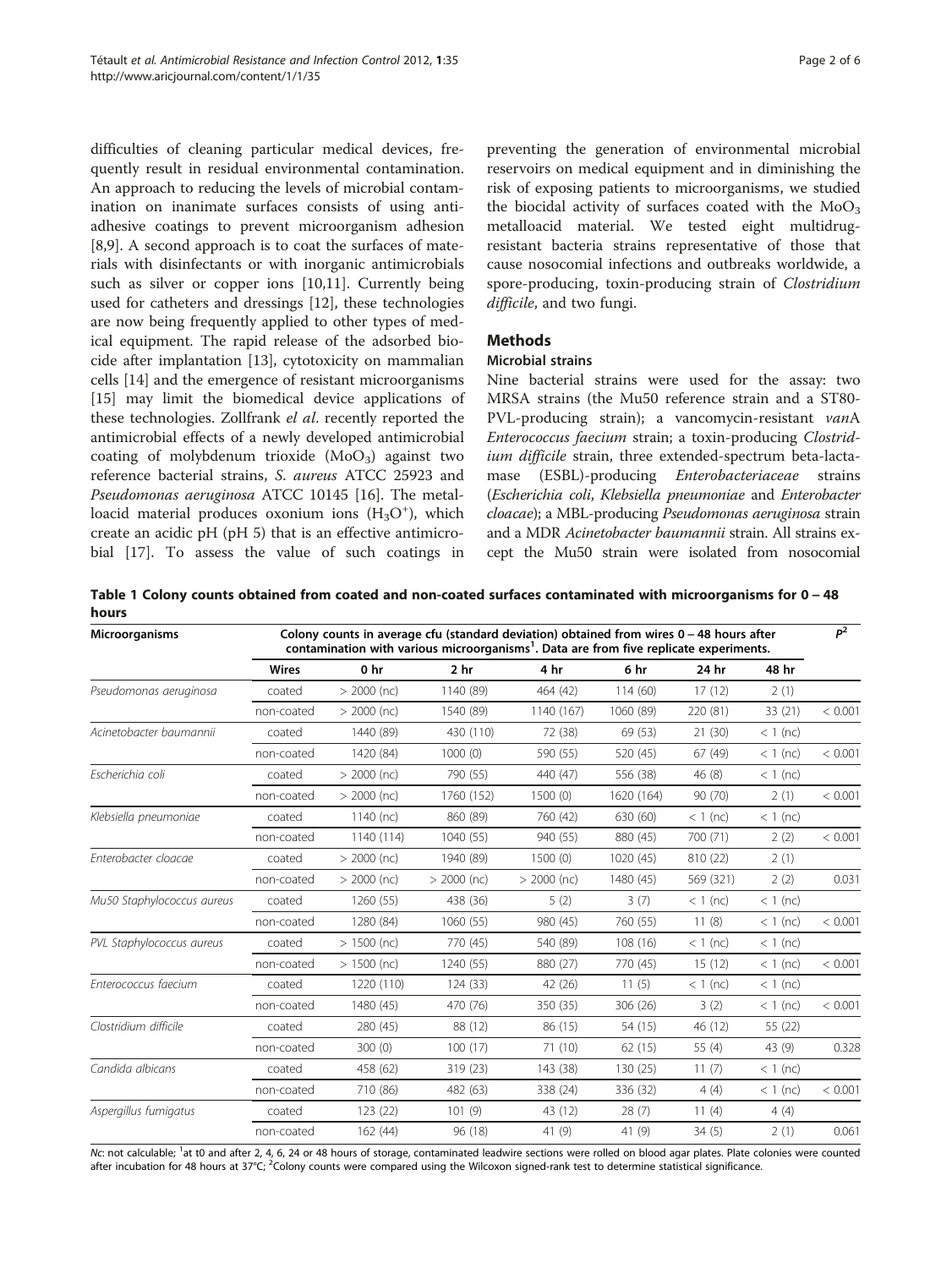outbreaks in French healthcare institutions during the 12 month period preceding the study. We also tested two fungi: Candida albicans and Aspergillus fumigatus.

## Wires

Metalloacid-coated and non-coated EKG leadwires were cut into sections 2 cm long. Groups of six sections of coated and non-coated leadwires were placed into sterile boxes. Before each microbial contamination, the prepacked wires were pasteurized at 65°C for one hour.

## Contamination of leadwires

Microbial suspensions were prepared as follows: one colony of a fresh culture on an agar plate was used to inoculate brain-heart infusion broth. After incubation for 24 hours at 37°C, the final microbial suspension was prepared by adding 50 μL of the cultured broth to 100 mL of sterile saline solution. Ten mL of each microbial suspension was added to one test box containing the coated leadwire sections and one control box containing noncoated leadwire sections. The boxes were hermetically sealed and then agitated gently for 15 minutes at ambient temperature. The leadwire sections were then transferred to sterile tubes (one per tube) and this was defined as time 0 (t0). The samples were stored at 37°C for various times.

## Semi-quantitative assessment of microorganism survival

In account of the form of the leadwire sections used for the study, we applied the semiquantative culture method of Maki that is well-recognized method for evaluating the microbial density colonization on catheter surface [[18\]](#page-5-0). At t0, and after two, four, six, 24 and 48 hours of storage at 37°C, Maki's technique was performed by transferring each contaminated leadwire section to a blood agar plate and by rolling the section back and forth across the surface (one section per plate). The plates were then incubated for 48 hours at 37°C. After incubation, the plates were photographed and colonies were counted. For each of the tested microorganisms, the overall assay was repeated five times, and the bacterial counts were used to calculate average counts.

## Statistical analysis

Wilcoxon signed-rank tests were used to compare continuous paired data. For all calculations, a two-tailed P value of less than 0.05 was considered to indicate statistical significance. The software package Stata, version 10.0 (Stata Corp., College Station, TX, USA) was used for analysis.

## Results and discussion

The data obtained for the contaminated coated and non-coated leadwire sections are reported in Table [1](#page-1-0). Examples of plate cultures obtained from Mu50 S. aureus-coated leadwires are shown in Figure 1. The average colony counts obtained for the non-coated control wires after they were incubated for 2 − 48 hours showed that all the microorganisms tested were able to survive on the surface of the non-coated wires for prolonged periods of time (Table [1](#page-1-0)) (Figure [2\)](#page-3-0). Culture of these wires six hours after contamination revealed high bacteria counts in all cases. At 24 hours, very high bacteria counts were detected for Gram-negative organisms. At 48 hours, substantial numbers of bacteria colonies were cultured from wires contaminated with most of the Gram-negative microorganisms (i.e. the ESBL-producing Enterobacteriaceae and P. aeruginosa) and with the two

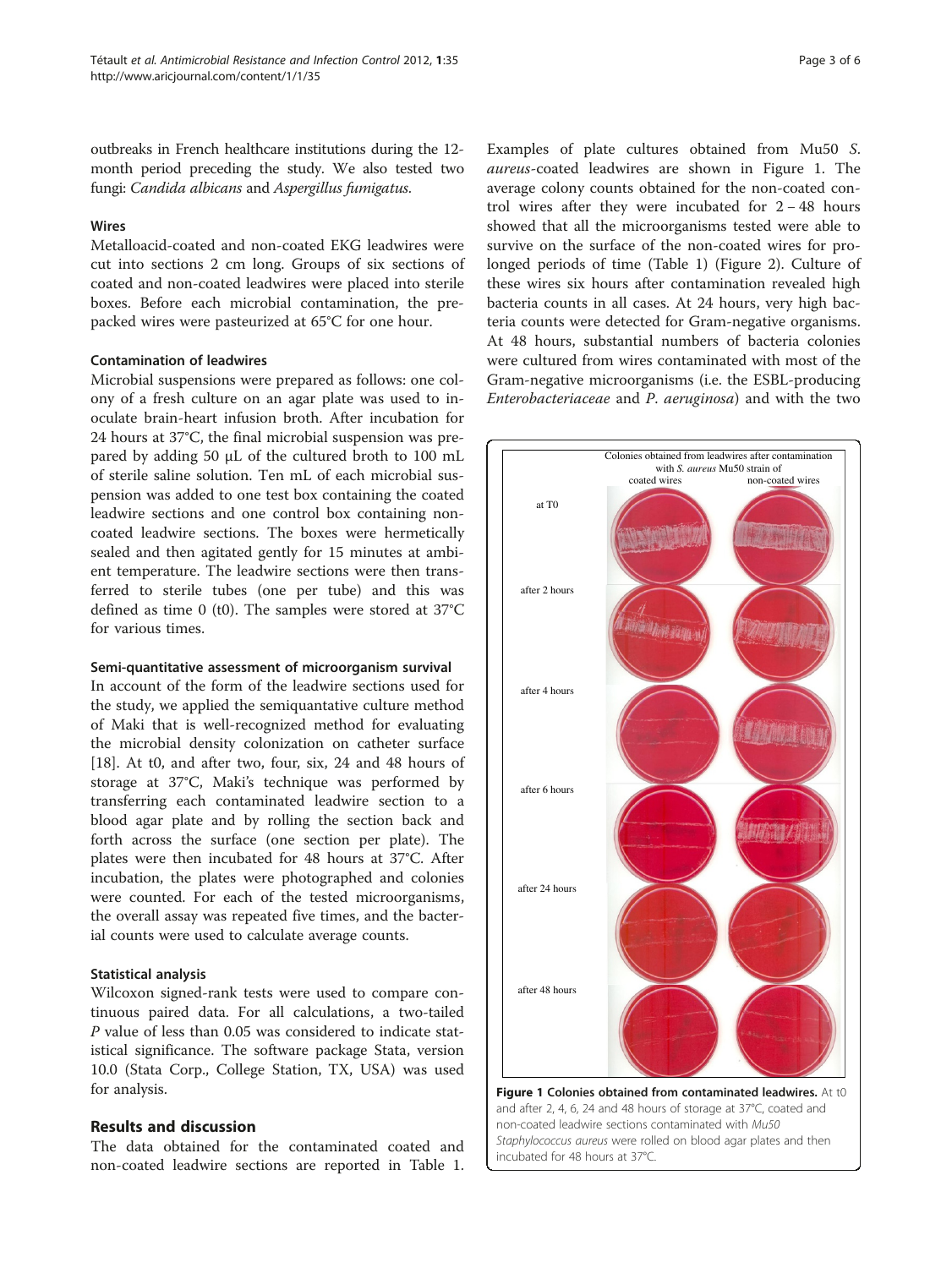<span id="page-3-0"></span>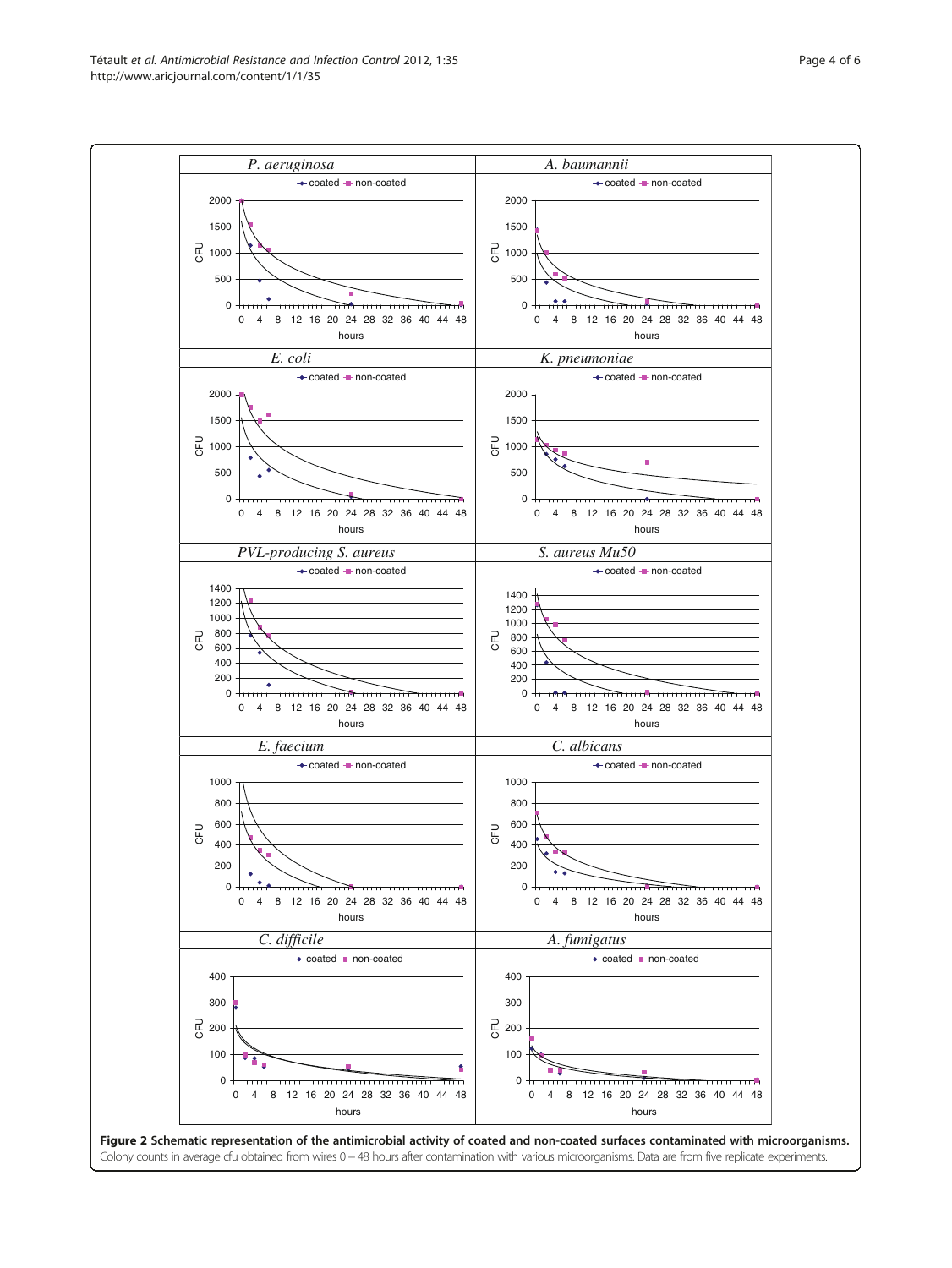<span id="page-4-0"></span>spore-forming microorganisms, A. fumigatus and C. difficile. In contrast, we detected survival of the two staphylococci, E. faecium and C. albicans 24 hours after contamination but never after 48 hours. Overall, these first data confirmed the non-coated leadwire surface as a stand for nosocomial pathogens, capable of harboring viable microorganisms.

In contrast, the coated surfaces exhibited marked biocidal activity, relative to that of the control surface, against all non-spore-forming microorganisms tested (Table [1](#page-1-0)). The biocidal effect of the coated surface differed with respect to the microorganisms in terms of kinetics, intensity and final outcome. Nevertheless, bacterial counts after six to 24 hours of contact with the coated surface were significantly lower than those observed with non-coated surface ( $p < 0.001$ ). The biocidal effect was the fastest against staphylococci and E. faecium, as marked effects were detected after two hours of contact. In contrast, the biocidal effect on Gram-negative microorganisms took longer and was generally evident after four hours. Of note, the sporeforming microorganisms were completely unaffected by the coated surfaces.

The acidic surface reaction is thought to be related to the diffusion of  $H_3O^+$  ions through the microbial membranes, resulting in altered enzymatic transport systems and inhibition of key metabolic activities [\[17](#page-5-0)]. Thus, the acidic-pH-associated biocidal effect produced by the metalloacid-coated surface would be expected to have a universal effect. The variations in susceptibility between Gram-positive and Gram-negative microorganisms, and the resistance exhibited by the spore-forming ones, suggest that the differences among microorganisms with respect to their susceptibility to the biocidal surface may be due to the  $H_3O^+$  ion permeability of their cell wall and/or cell membrane. In account of a biological cost of antimicrobial resistance, MDR microorganisms may be less fit and have slower growth rates than sensitive strains [[19\]](#page-5-0). Thus, further studies should be done with wild isolates, to guaranty a biocide effect on them. Despite these limitations, our data show that the survival of non-spore-forming multidrug resistant microorganisms was severely diminished on coated surfaces compared to that on control surfaces. Considering the continuous spread of microorganisms in the surroundings of patients, the usual rhythm of cleaning procedures in hospital wards, and the continuous biocidal effect of the metalloacid-coated surface against the multidrug resistant nosocomial pathogens, we suggest that coated device surfaces may provide an permanent means of minimizing microbial contamination between two cleaning procedures.

The mechanism of microorganism killing at pH values <4.0 is non-specific [1]. Thus, in contrast to disinfectants and antibiotics, microbial resistance to this mode of action may not emerge as a result of exposure to  $MoO<sub>3</sub>$ . In addition, cytotoxicity tests (MTT assays) and thrombogenicity tests of the powder components suggest that they should be safe for human use [[16\]](#page-5-0).

## Conclusions

In view of these promising in vitro results, we suggest that  $MoO<sub>3</sub>$  coating may be an effective means of minimizing microorganism contamination on certain hospital surfaces. Further studies are needed to evaluate the benefits of this coating on medical devices that are frequently touched by HCWs and to determine whether it can be used as a complementary measure for the preventing of the spread of microorganisms to sites near patients in hospital settings.

### Competing interests

The authors declare that they have no competing interests.

## Authors' contributions

NVDM conceived the study and wrote the manuscript. NT carried out the microbiological tests. HGH conducted the statistical analysis. XB and RQ participated in the design of the study and helped draft the manuscript. All authors read and approved the final manuscript.

### Acknowledgements

This work was supported by the Centre de Coordination de la Lutte Contre les Infections Nosocomiales de l'Ouest de la France (CCLIN Ouest), the Agence Régionale de Santé du Centre, and the Centre Universitaire de Tours, France. Metalloacid-coated and non-coated leadwires were provided free of charge by Integral Process and Leoni.

### Author details

<sup>1</sup>Service de Bactériologie et Hygiène, Centre Hospitalier Universitaire de Tours, Tours F37044, France. <sup>2</sup>Service d'Hygiène Hospitalière, Centre Hospitalier Universitaire de Besançon, Besançon F25030, France. <sup>3</sup>Réseau des Hygiénistes de la région Centre, Hôpital Trousseau, Centre Hospitalier Universitaire de Tours, Tours F37044, France.

## Received: 24 July 2012 Accepted: 28 October 2012 Published: 14 November 2012

## References

- 1. Brady RRW, Verran J, Damani NN, Gibb AP: Review of mobile communication device as potential reservoirs of nosocomial pathogens. J Hosp Infect 2009, 71:295–300.
- 2. Dancer SJ: Importance of the environment in methicillin-resistant Staphylococcus aureus acquisition: the case for hospital cleaning. Lancet Infect Dis 2008, 8:101–113.
- 3. Dumford DM, Nerandzic MM, Eckstein BC, Donskey CJ: What is on that keyboard? Detecting hidden environmental reservoirs of Clostridium difficile during an outbreak associated with North American pulsed-field gel electrophoresis type I strains. Am J Infect Control 2009, 37:15–19.
- 4. Weber DJ, Rutala WA, Miller MB, Huslage K, Sickbert-Bennett E: Role of hospital surfaces in the transmission of emerging health care-associated pathogens: Norovirus, Clostridium difficile, and Acinetobacter species. Am J Infect Control 2010, 38:S25–S33.
- 5. Falk PS, Winnike J, Woodmansee C, Desai M, Mayhall CG: Outbreak of vancomycin-resistant enterococci in a burn unit. Infect Control Hosp Epidemiol 2000, 21:575–582.
- 6. Goodman ER, Platt R, Bass R, Onderdonk AB, Yokoe DS, Huang SS, et al: Impact of environmental cleaning intervention on the presence of methicillin-resistant Staphylococcus aureus and vancomycin-resistant enterococci on surfaces in intensive care units. Infect Control Hosp Epidemiol 2008, 29:593–599.